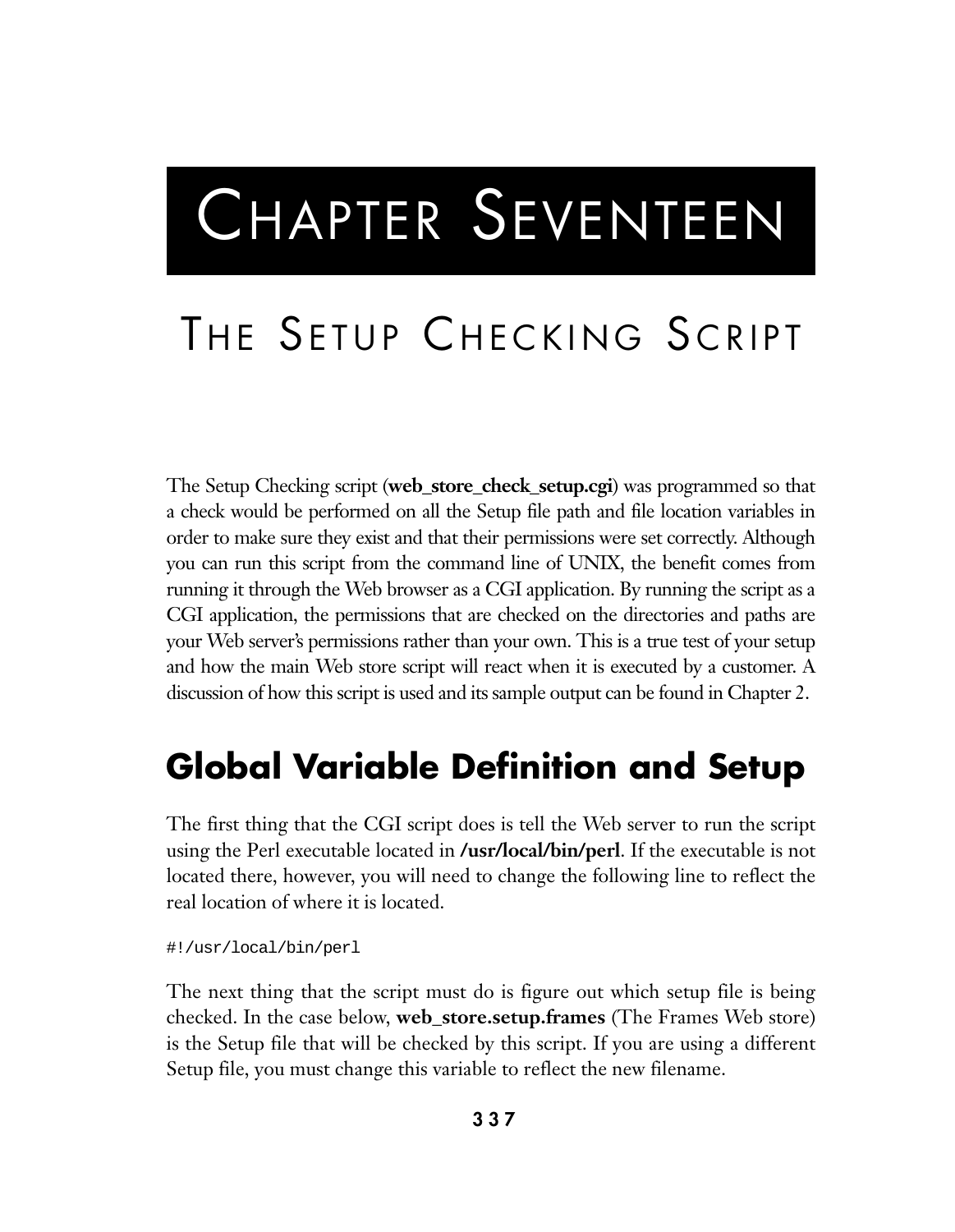```
$sc_setup_file = "./Library/web_store.setup.frames";
```
Since this is a script that checks for errors in the Setup, buffering of the output is turned off so that if the script crashes, we make sure that all the output is flushed constantly to the Web browser so that you will know exactly where the problem occurred. In addition, the HTTP header, **"Content-type: text/html\n\n"**, is printed immediately so that all subsequent output will be sent to the Web browser as HTML text.

```
| \; | = 1;print "Content-type: text/html\n\n";
```
First, an HTML header is printed to the user's Web browser telling them that this is a script that checks the Web store Setup. The use of **qq!** which is used throughout the Web store indicates that everything between the exclamation points (**!**) is to be printed and that double-quotes do not need to be escaped with a backslash character (**\**).

```
print qq!
<HTML>
<HEAD>
<TITLE>Check HTML</TITLE>
</HEAD>
<BODY>
<H1>Checking Web Store Setup</H1>
HRR>!;
```
## **Perl Version and Current Working Directory**

For diagnostic purposes, the script checks to see which version of PERL is being used. The special **\$]** variable contains the current Perl version. If Perl 4 is being used, the **getcwd.pl** that comes with the standard Perl 4 distribution is required by this script so that it can be used to check what the current working directory is. If Perl 5 is being used, then the **Cwd** package is used instead.

The current working directory is very important for diagnostic purposes. It lets you know where the Web server thinks your script is running, so if the Web store mysteriously cannot find files or require the necessary libraries, you can see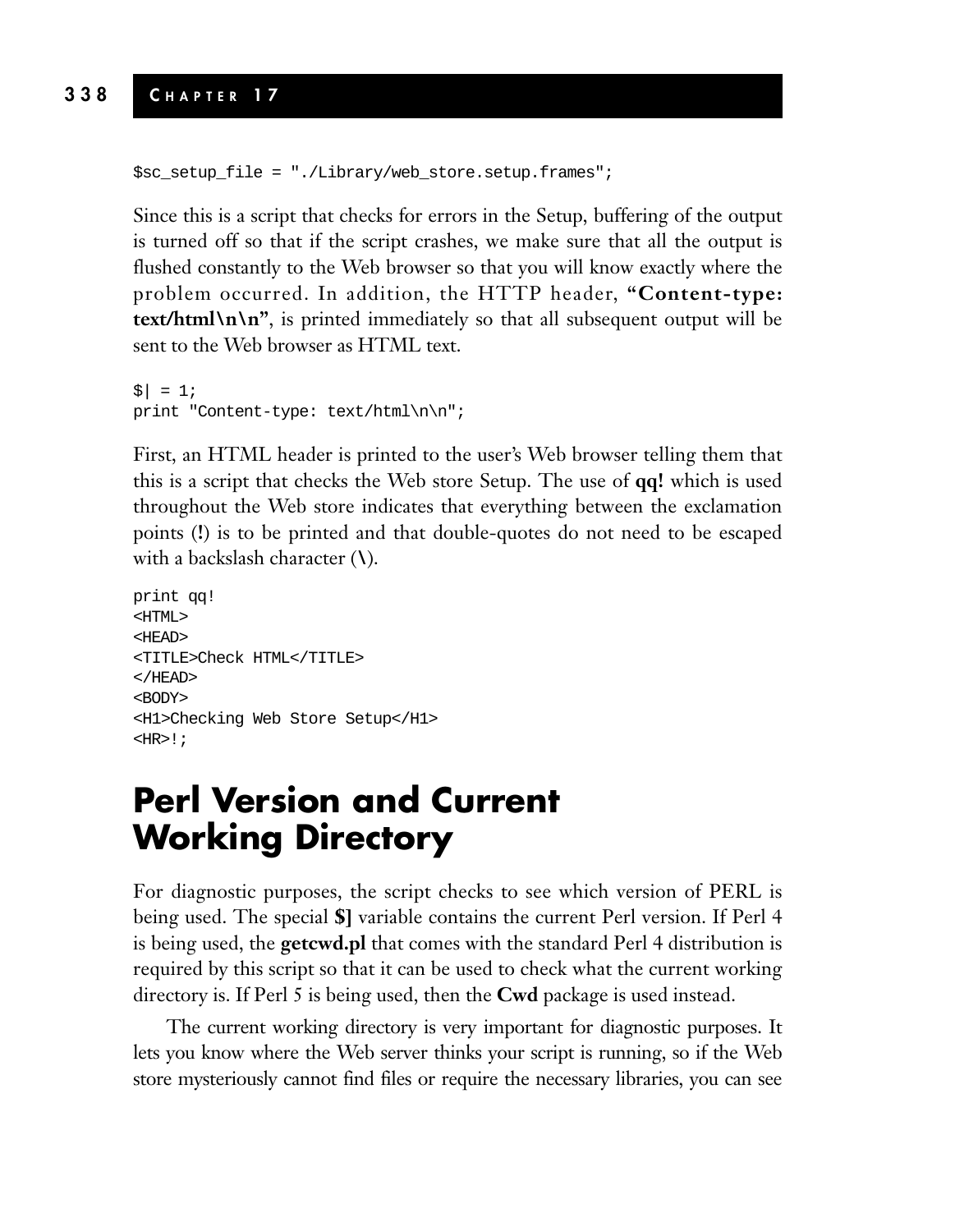whether this problem is being caused by the Web server thinking that the script is actually in another subdirectory.

```
print "<B>You are using version $] of Perl.<P>";
if (5] >= 5) {
 print "<B>We are about to \"use\" the Cwd package to obtain
    the current working directory</B><P>";
 use Cwd;
  %cwd = qetcwd();
} else {
 print "<B>We are about to \"require\" getcwd.pl library to obtain
    the current working directory</B><P>";
  require "getcwd.pl";
  %cwd = getcwd();
}
print "<B>The current working
          directory is: <I>$cwd</I></B><P>";
```


If the Check Setup script dies before displaying the current working directory, then this means that your distribution of Perl is missing some pieces of the standard installation. Your ISP should have installed the current working directory libraries when they installed Perl on your Web server.

# **Check the Setup File and Load It**

Next, the Setup file is checked to see whether it exists and is readable by the Web server. If it is, then it is loaded into memory using the **require** command. If the Setup file does not satisfy this criteria, an error message is printed and the program exits. **\$dieflag** indicates whether the error checking should result in the program exiting or not, if an error is encountered in the **Check\_path** subroutine.

**\$dieflag** is then set to "off" for dealing with the rest of the file and directory checking through the script. If the Setup file cannot be loaded, this would result in the script exiting anyway, so the **\$dieflag** is on for that check. Once the Setup file is loaded, however, the setup check does not exit after every test because if there are multiple problems with the Setup file, the script should inform the user of as many of them that it is able to check.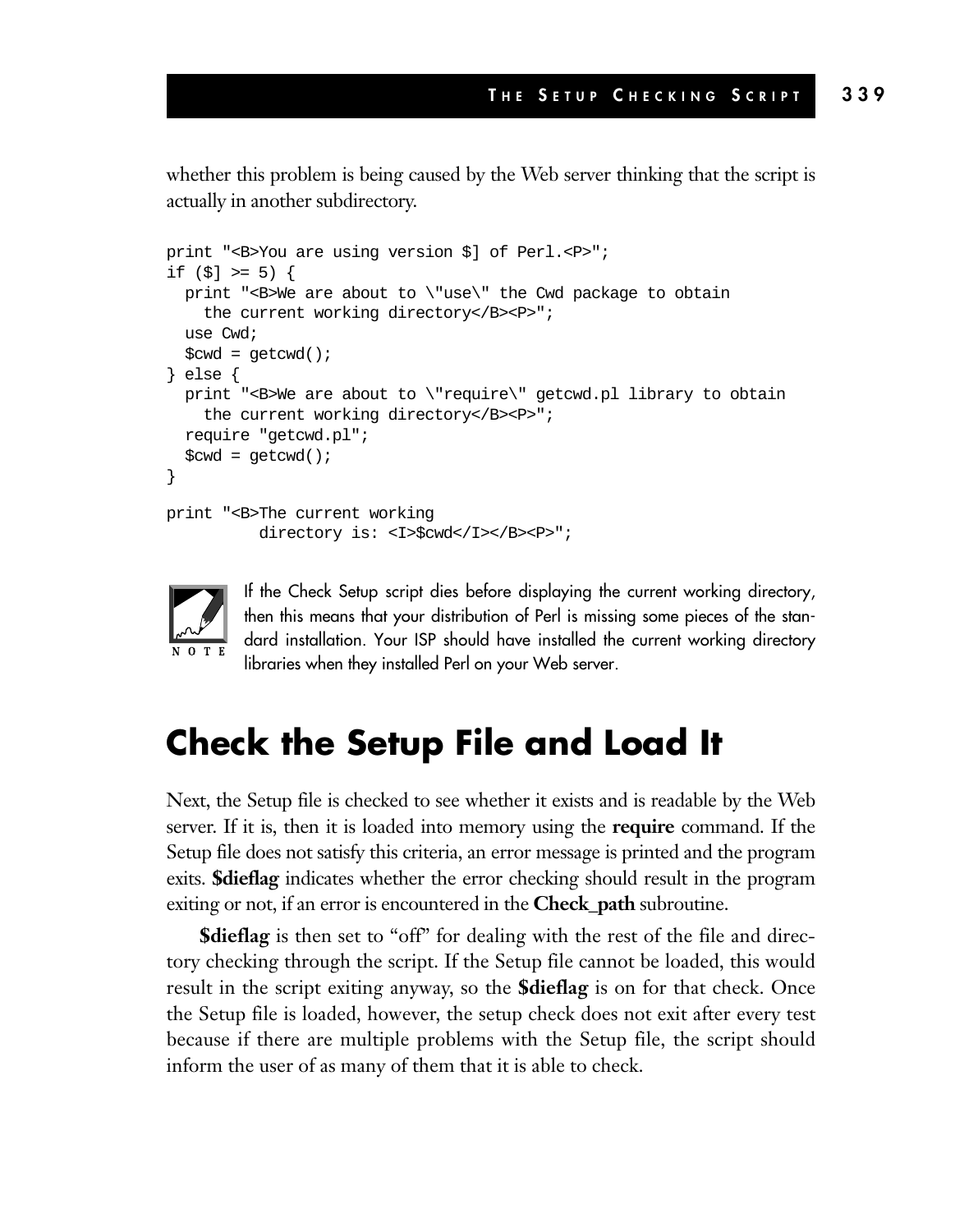#### **340 C HAPTER 1 7**

```
print qq!
<HR>
<H2>Checking: $sc_setup_file</H2>
!;
\text{Sdieflag} = \text{"on";}&Check_path($sc_setup_file, "sc_setup_file",
"exists,read");
$dieflag = "off";
print "<B>Now, we will load the setup file.</B><P>";
require "$sc_setup_file";
print "<B>Setup File Loaded.</B><HR>";
```
# **Check the Variables in the Setup File**

The following lines in the script check all the variables that were read in from the Setup file using the **Check\_path** function. **Check\_path** accepts the filename/path variable, a descriptive name of this variable, and a comma-delimited list of permissions that should be checked. The list of possible permissions and attributes to check are **"exists"**, **"read"**, **"execute"**, and **"write"**.

```
&Check_path($sc_cgi_lib_path,
  "sc_cgi_lib_path", "exists,read");
&Check_path($sc_mail_lib_path,
  "sc_mail_lib_path", "exists,read");
&Check_path($sc_html_search_routines_library_path,
  "sc_html_search_routines_library_path", "exists,read");
&Check_path($sc_db_lib_path,
  "sc_db_lib_path", "exists,read");
&Check_path($sc_order_lib_path,
  "sc_order_lib_path","exists,read");
&Check_path($sc_pgp_lib_path,
  "sc_pgp_lib_path", "exists,read");
&Check_path($sc_html_setup_file_path,
  "sc_html_setup_file_path", "exists,read");
&Check_path($sc_user_carts_directory_path,
  "sc_user_carts_directory_path", "exists,read,execute,write");
&Check_path($sc_data_file_path,
  "sc_data_file_path", "exists,read");
$data_path = &get_path_from_full_filename(
```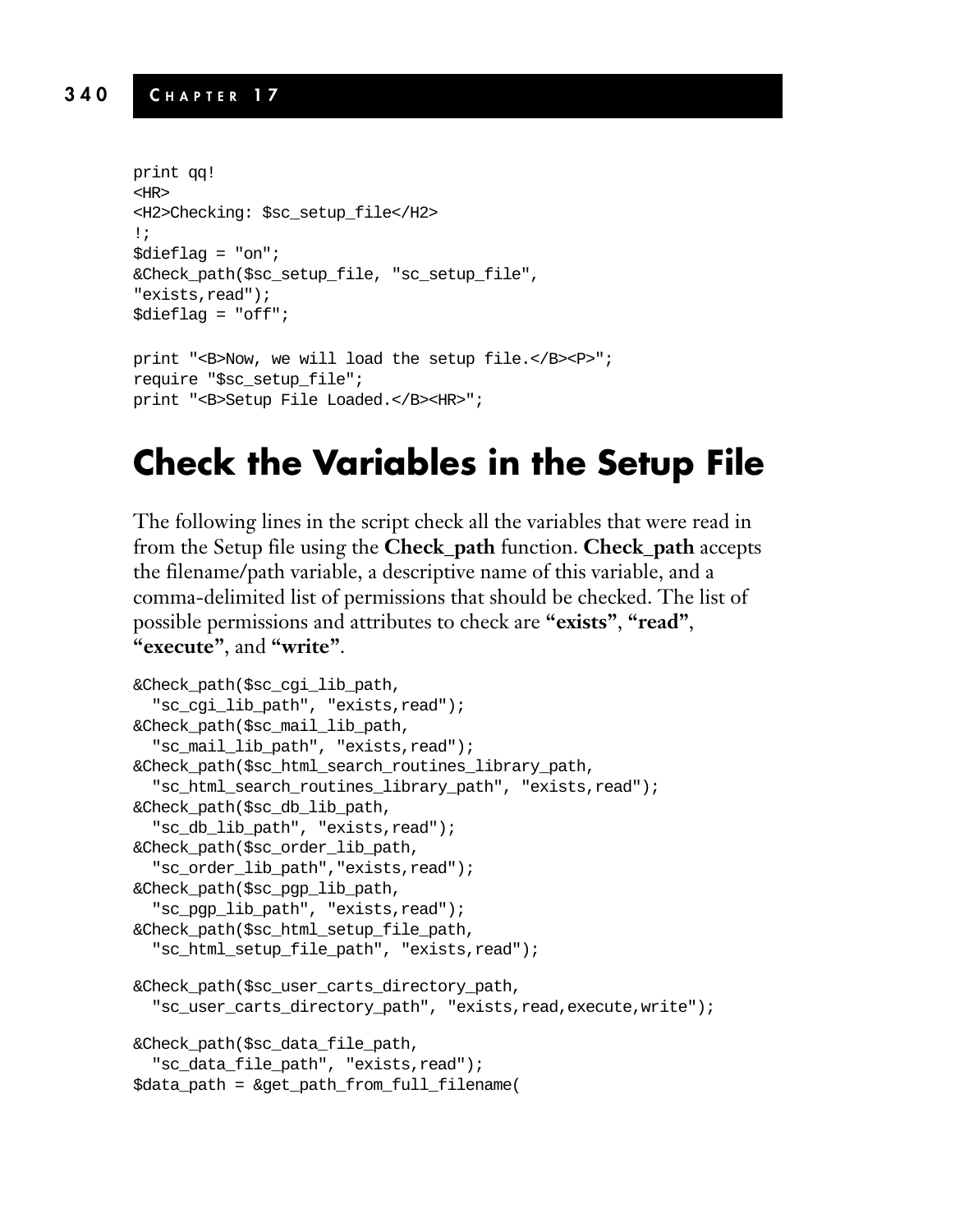```
$sc_data_file_path);
&Check_path($data_path, "path from sc_data_file_path",
  "exists,read,execute");
&Check_path($sc_options_directory_path,
  "sc_options_directory_path", "exists,read,execute");
&Check_path($sc_html_product_directory_path,
  "sc_html_product_directory_path", "exists,read,execute");
&Check_path($sc_html_order_form_path,
  "sc_html_order_form_path", "exists,read");
&Check_path($sc_store_front_path,
  "sc_store_front_path", "exists, read");
&Check_path($sc_counter_file_path,
  "sc_counter_file_path", "exists,read,write");
$data_path = &get_path_from_full_filename(
  $sc_counter_file_path);
&Check_path($data_path, "path from sc_counter_file_path",
  "exists,read,execute,write");
&Check_path($sc_error_log_path,
  "sc_error_log_path", "exists,read,write");
$data_path = &get_path_from_full_filename(
  $sc_error_log_path);
&Check_path($data_path, "path from sc_error_log_path",
  "exists,read,execute,write");
&Check_path($sc_access_log_path,
  "sc_access_log_path", "exists,read,write");
$data_path = &get_path_from_full_filename(
  $sc_access_log_path);
&Check_path($data_path, "path from sc_access_log_path",
  "exists,read,execute,write");
```
The order log path and file information is only checked if the **\$sc\_send\_order\_to\_log** variable is set to "yes". The same check is done to see if PGP is being used before the PGP-related paths are checked.

```
if (\$sc\_send\_order_to\_log = \sim /yes/i) {
 &Check_path($sc_order_log_file,
    "sc_order_log_file","exists,read,write");
  $data_path = &get_path_from_full_filename(
    $sc_order_log_file);
```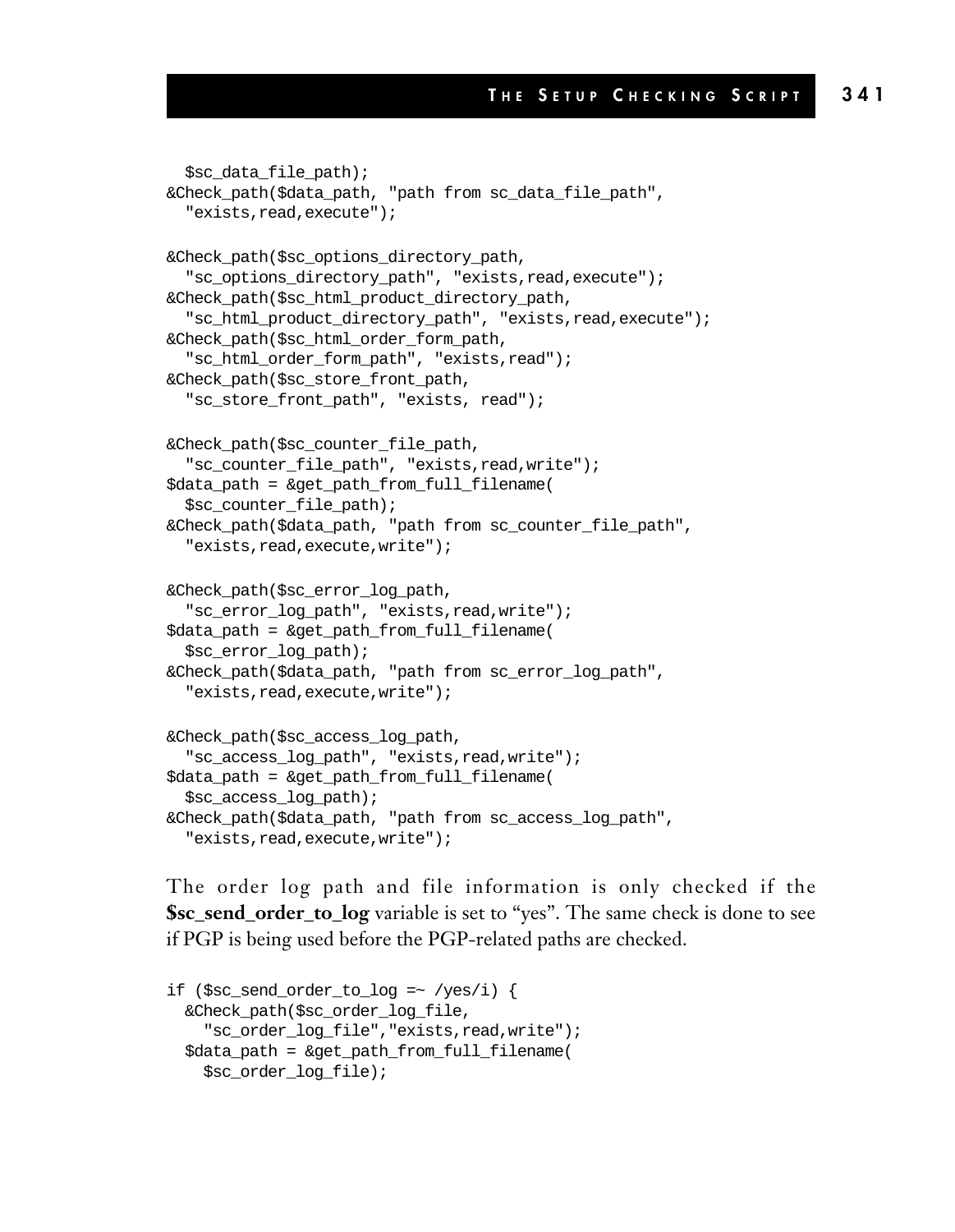#### **342 C HAPTER 1 7**

```
&Check_path($data_path, "path from sc_order_log_file",
    "exists,read,execute,write");
}
          # If PGP is on, then we will check the
          # pgp related variables
if ($sc use pqp =~ /yes/i) {
  &Check_path($sc_pgp_temp_file_path,
    "sc_pgp_temp_file_path", "exists,read,execute,write");
}
&Check_path($sc_root_web_path, "sc_root_web_path",
   "exists,read,execute");
```
Finally, the HTML footer is displayed to the user. This ends the script processing.

```
print qq!
</BODY>
</HTML>!;
```
# **Check\_path Subroutine**

The **Check\_path** subroutine checks to see if a given path satisfies the attributes/permissions list that was passed to it. If it does not, then the script prints an error. If the criteria is satisfied, then the script tells the user the variable is working properly. **Check\_path** takes the actual path (including filename), descriptive variable name (**\$varname**), and a comma-delimited list of permissions to check (**\$rights**).

```
sub Check_path {
 local ($path, $varname, $rights) = @i
```
If **\$rights** has the word **exist** inside its comma-delimited list, the routine checks to see if the file or path actually does exist before checking any other permissions.

```
if ($rights = ~ /exist/i) {
 if (!(-e $path)) {
```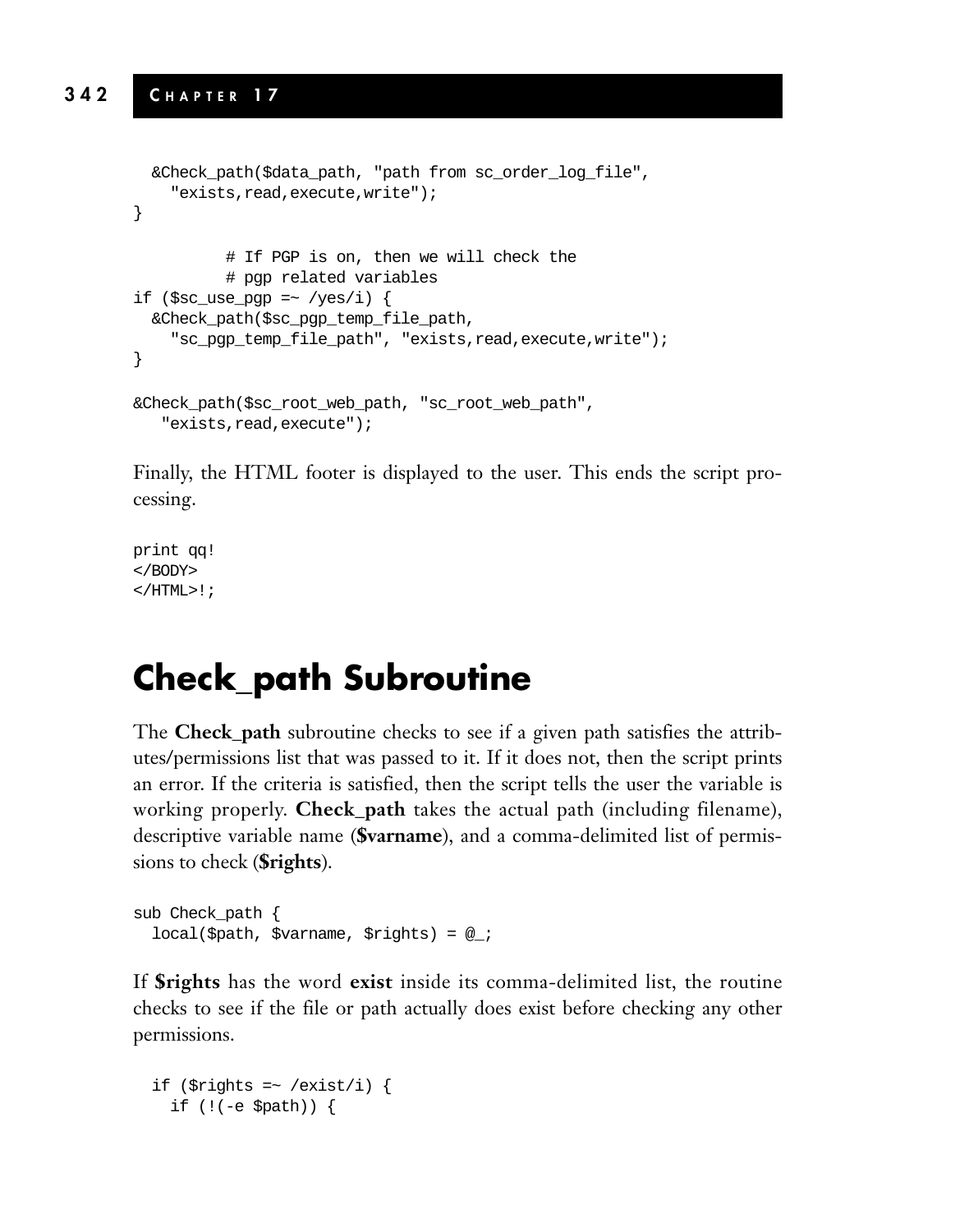```
&HTMLDie("<P>Web server thinks $path specified
      in $varname does not exist. <BR>
         <I>This is bad. YOU NEED TO CORRECT
THIS.\langle/I>\langle/B>\langleP>\langlen");
    } else {
  &HTMLMsg("<B>$path specified in $varname exists.<BR>
         <I>This is good.</I></B><P>\n");
    }
  }
```
Next, if the permissions list has the word **read** in it, the file/path is checked to see if it is readable.

```
if ($rights = ~ / read/i) {
     if (!(-r $path)) {
        &HTMLDie("<P>Web server cannot read from $path
        specified in $varname.<BR>
          <I>This is bad. YOU NEED TO CORRECT
THIS.\langle/I>\langle/B>\langleP>\langlen");
     } else {
        &HTMLMsg("<B>The web server can read from $path
                     specified in $varname.<BR>
                      \langle I\rangleThis is \langle I\rangle \langle I\rangle \langle I\rangle \langle R\rangle \langle P\rangle}
   }
```
If the permissions list has **write** in it, then the file/path is checked to see if the Web server can write to the directory or file.

```
if ($rights =~ /write/i) {
    if (!(-w $path)) {
      &HTMLDie("<P>Web server cannot write to $path
      specified in $varname.<BR>
         <I>This is bad. YOU NEED TO CORRECT
THIS.\langle/I>\langle/B>\langleP>\langlen");
    } else {
      &HTMLMsg("<B>The web server can write to $path
                 specified in $varname. <BR>
                 <I>This is good.</I></B><P>\n");
    }
  }
```
Finally, if **\$rights** contains the word **execute**, then the file/path is checked to see if it is executable.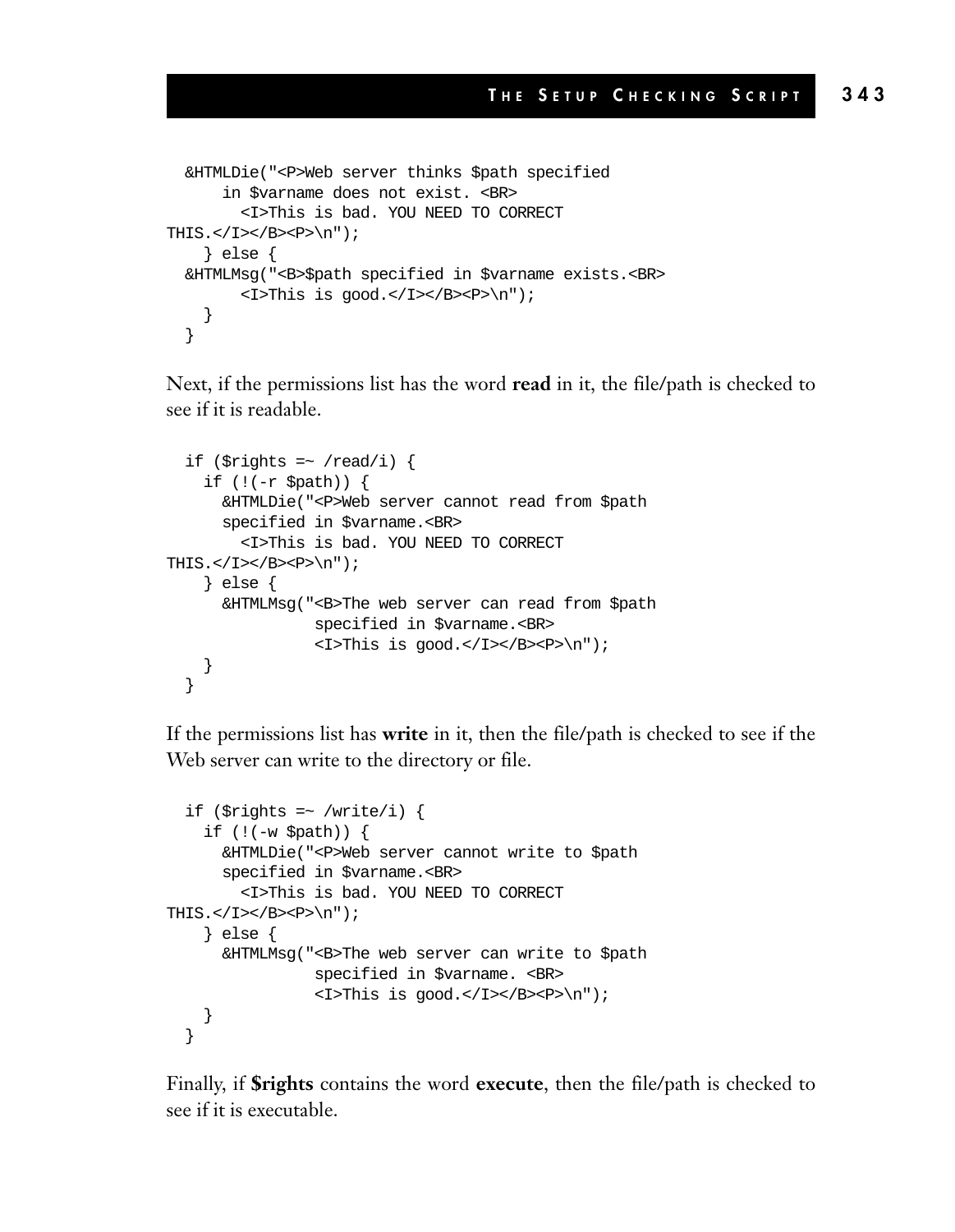#### **344 C HAPTER 1 7**

```
if ($rights =~ /execute/i) {
     if (!(-x $path)) {
        &HTMLDie("<P>Web server cannot execute $path
        specified in $varname.<BR>
          <I>This is bad. YOU NEED TO CORRECT
THIS.</I></B><P>\n");
     } else {
       &HTMLMsg("<B>The web server can execute $path
                     specified in $varname.<BR>
                     \langle I\rangleThis is \gamma \langle I\rangle \langle I\rangle \langle B\rangle \langle P\rangle \langle P\rangle \gamma \gamma}
  }
```
The subroutine then prints a horizontal row delimiter (**<HR>**) to the user's Web browser and the subroutine ends.

print "<HR>\n"; } # End of Check\_path

# **HTMLMsg Subroutine**

**HTMLMsg** takes a message as an argument and then outputs it in HTML form for this script. This means that the message is changed to have the bold attribute and a paragraph break printed after every message.

```
sub HTMLMsg {
 local(\$msg) = @;
 print "<B>$msg</B><P>";
} # End of HTMLMsg
```
# **HTMLDie Subroutine**

**HTMLDie** does the same thing as **HTMLMsg** except that it also stops the script processing and exits if the **\$dieflag** is set to "on".

```
sub HTMLDie {
 local(\$msg) = @;
```